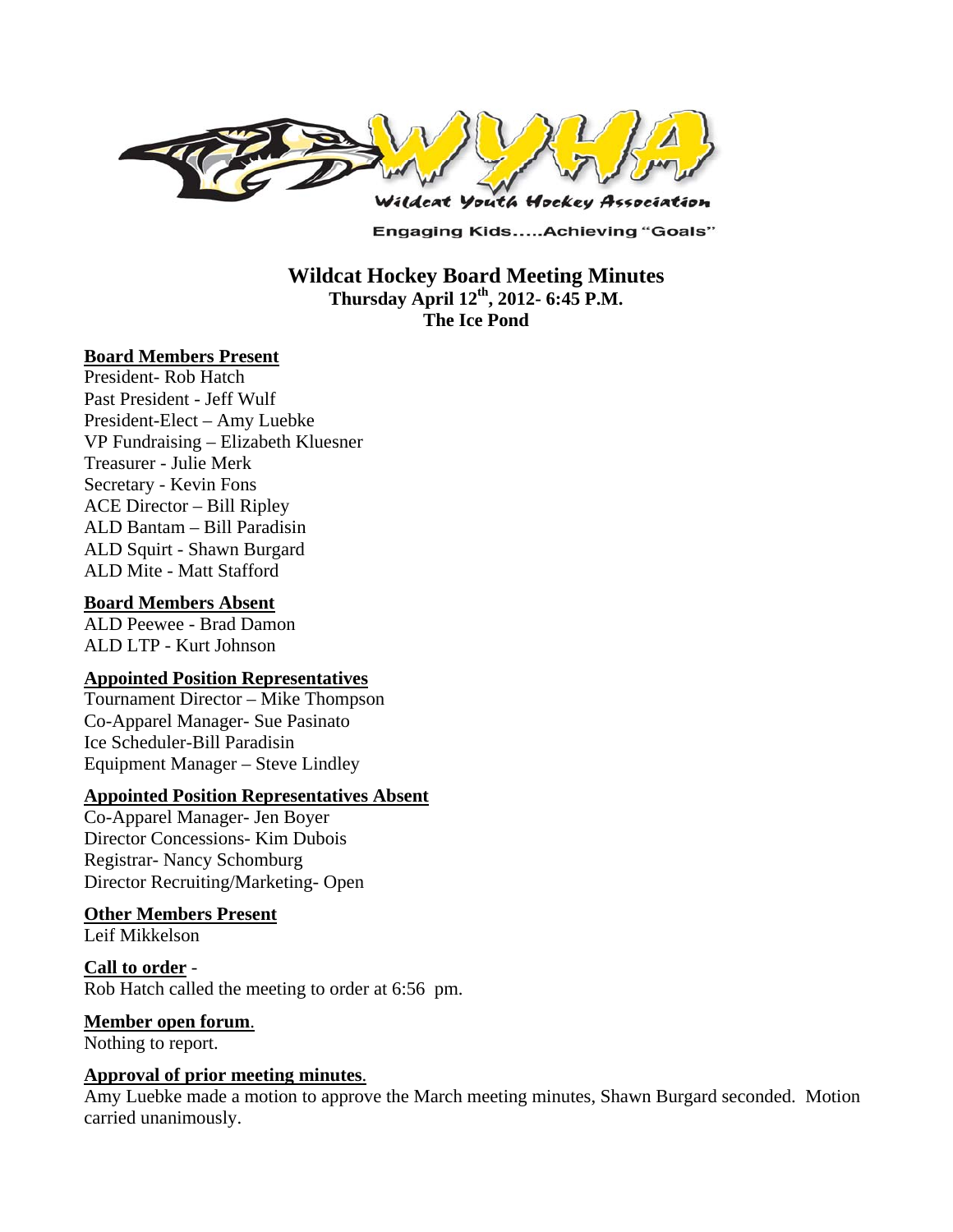#### **Approval of agenda**

Julie Merk made a motion to approve the agenda with additions, Bill Ripley seconded. Motion carried unanimously.

# **Reports:**

#### **Treasurer:**

Approval of bills – Kevin Fons made a motion to approve the outstanding bills, Amy Luebke seconded. Motion carried unanimously. Reviewed Current Statements.

Will replenish the scholarship fund in May

# **LTS/MiniMite/LTP:**

No Spring Session

**Mite ALD :**  Nothing to report.

**Squirt ALD:**  Nothing to report.

**Pee Wee :**  Nothing to report.

**Bantam:**  Nothing to report.

# **Equipment :**

First Aid training for coaches will be scheduled for Fall (September / October)

Coaches Contracts – Legal consult determined we are better to leave status quo vs. creating formal contracts.

# **Fundraising:**

Mallard Day Jun14, 2012 – will send out an update

Raffle ticket plan for printing – try for before  $4<sup>th</sup>$  of July.

Jenny Ripley will do photos next year, work on getting some ice time for November for photos.

# **Apparel:**

Nothing to report.

**Registrar-**Nothing to report

**Ice scheduler-**Nothing to report

**Marketing Director:** (OPEN) Nothing to report

**Tournament Director:** Nothing to report

**Concessions Director:** Nothing to report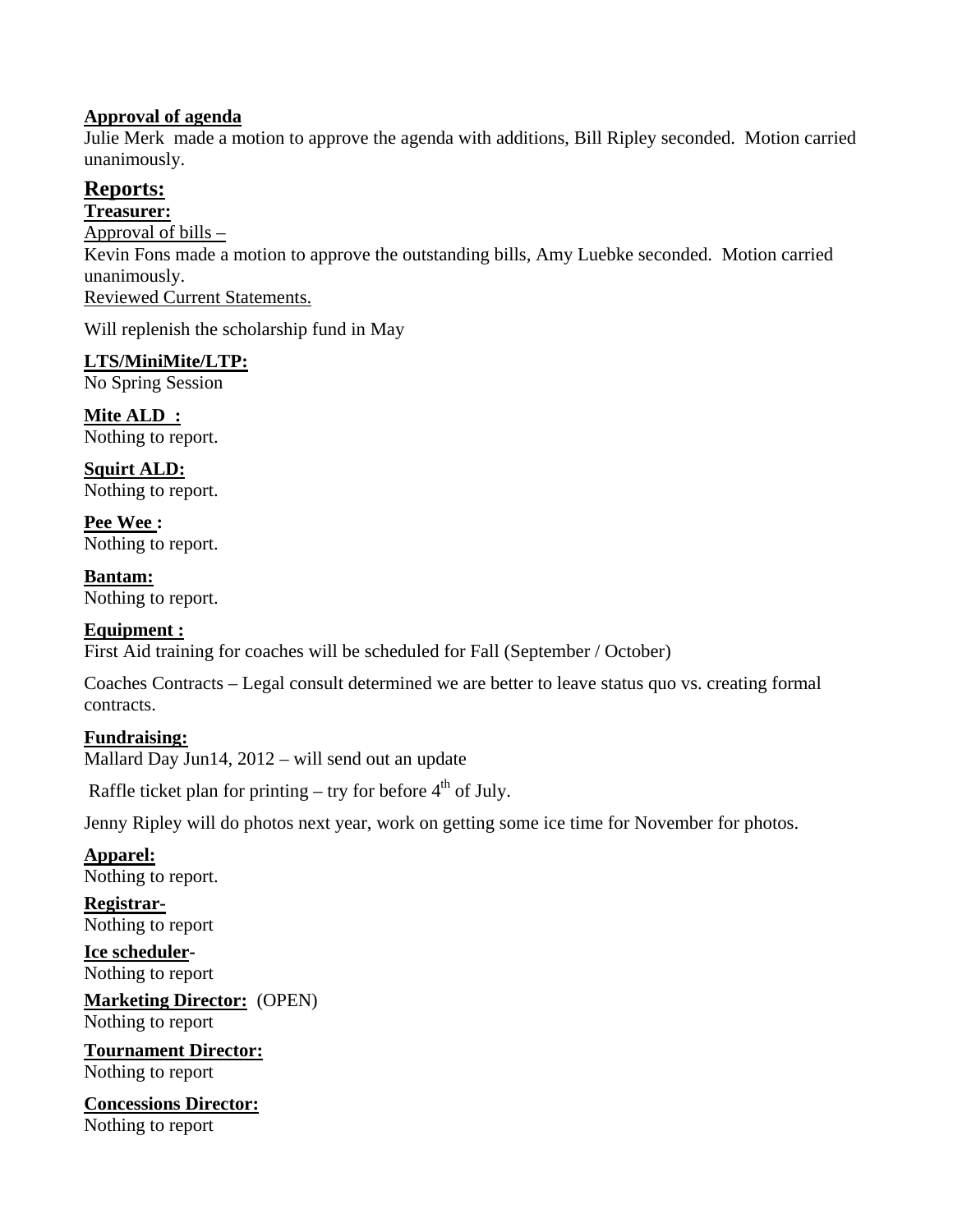# **Ace Director:**

Online coaches evaluation update – working well, all evaluations are anonymous, Bill will combine / average all surveys to one form and list all comments. We will extend the time to complete evaluations to April  $29<sup>th</sup>$ .

Coaches Player Evaluations Update – Have received from 6 of the 14 coaches / teams – need to have all coaches complete them and present to their parents / players.

Looking to schedule a coaches meeting to review how season went / lessons learned. Help to determine ice needs for next season.

# **President elect –**

Outdoor Rink – To be taken down and stored on Saturday April  $14<sup>th</sup>$ , 2012

# **Old Business:**

U10 / U12 Rec League Update (Kevin)

Presented a draft, short discussion, need to finalize season length, possible other teams to play, number of practices, who they practice with, etc. Similar times and ice amount to mini-mite, similar fees, probably slightly higher due to full ice games. Subcommittee needs to meet and finalize plan.

Annual meeting – Rob Hatch gave an update of the plan.

# **New Business:**

Parent Handbook Revisions

- Mouth Guard Policy will make mouth guards mandatory for all WYHA teams
- Double Roster adding policies developed to the handbook.
- Transfer policy All transfers in and out to be reviewed by the board.

# Goalie Camp

Looking at a Goalie camp for September / October for kids who have played goalie and would like to learn more about it. Reach out to Bob Houle and other coaches with goalie experience to help organize.

# Greg Werner

Amy Luebke made a motion to cover expenses of an Open skate fundraiser for the Werner family and the Leukemia Lymphoma Society, Shawn Burgard seconded. Motion carried unanimously. Kurt Johnson to organize with help from other board and club members.

# **Agenda Items for Future Meetings**

- U10/U12 Rec program April 2012 (Kevin)
- 2012/2013 Parent Handbook Revisions (Kevin May 2012)
- Revision / clean-up of Double roster wording in Handbook. (Bill P May 2012)
- Budget Review and pre-planning (May/June 2012)
- Outdoor Rink Rules / Chairperson  $(Amy August 2012)$
- Fall Goalie Camp
- Fall Mite moving to Squirt mini camp
- Add skater change form to Website? Handbook?

# **Master Calendar / Newsletter Items:**

- $\bullet$  4/12/12 WYHA Board Meeting
- $\bullet$  4/18/12 Region 4 Meeting
- $\bullet$  4/22/12 Annual Meeting / Award Event 1:00pm